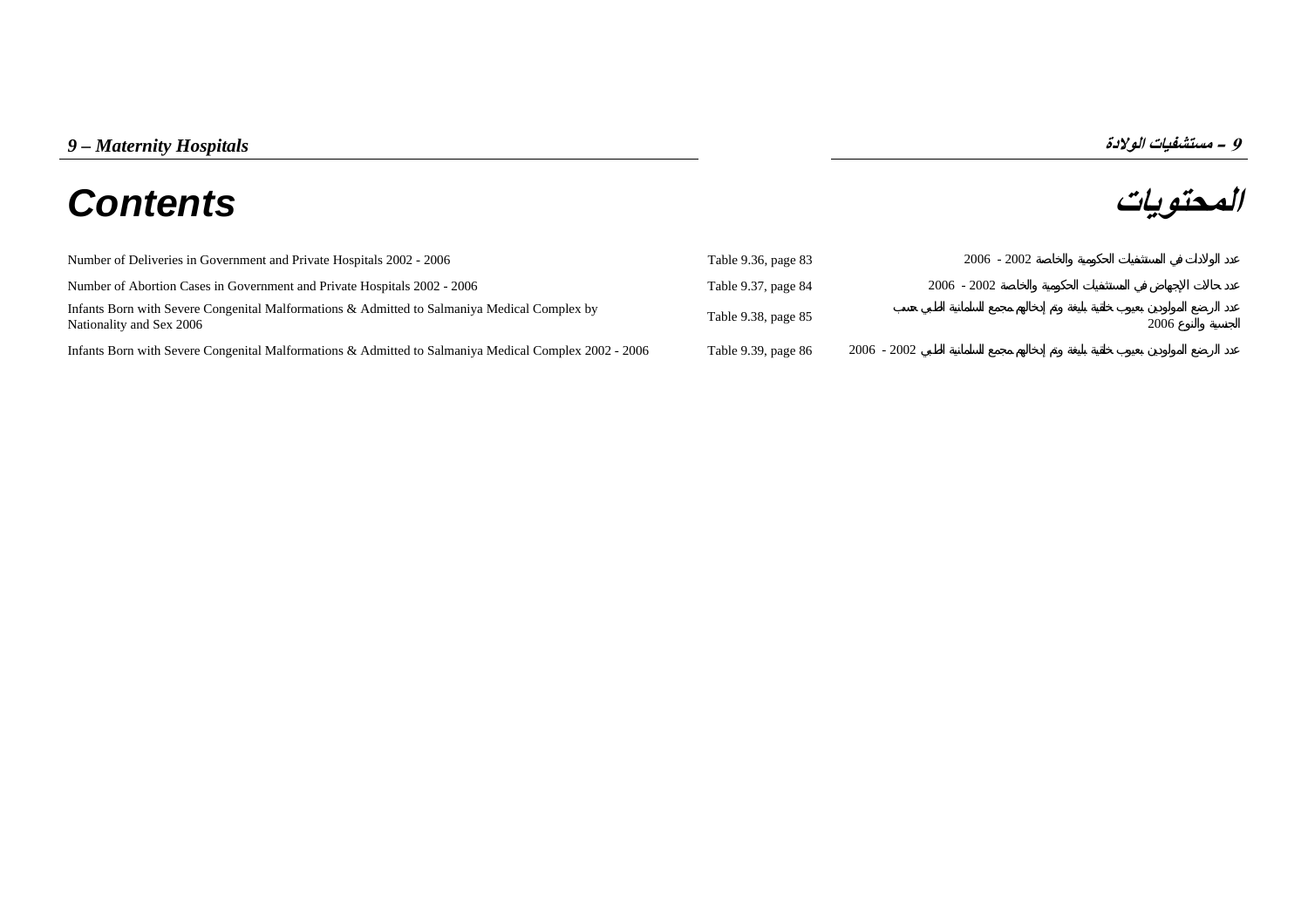#### **Table 9.36**

| 2006 - 2002                                                          |  |
|----------------------------------------------------------------------|--|
| Number of Deliveries in Government and Private Hospitals 2002 - 2006 |  |

<span id="page-1-0"></span>

| <b>Description</b>                 | 2006   | 2005 *   | 2004      | 2003                 | 2002      |
|------------------------------------|--------|----------|-----------|----------------------|-----------|
| <b>Government Hospitals</b>        | 13,527 | 13,825   | 13,743    | 13,676               | 12,870    |
| Ministry of Health Hospitals       | 10,431 | 10,862   | 10,861    | 10,898               | 10,376    |
| Military Hospital                  | 3,096  | 2,963    | 2,882     | 2,778                | 2,494     |
| <b>Private Hospitals</b>           | 1,359  | 1,167    | 1,043     | 787                  | 618       |
| International Hospital             | 185    | 163      | 193       | 199                  | 160       |
| American Mission Hospital          | 420    | 443      | 408       | 296                  | 311       |
| Awali Hospital                     | 128    | 108      | 107       | 114                  | 110       |
| Ibn Al-Nafees Hospital             | 104    | 90       | 101       | 76                   | 36        |
| <b>Bahrain Specialist Hospital</b> | 489    | 341      | 234       | 102                  |           |
| Noor Specialist Hospital           | 33     | 22       | <b>NA</b> | <b>NA</b>            | <b>NA</b> |
| At Home and On route to Hospital   | 79     | $\cdots$ | $\ddotsc$ | $\sim$ $\sim$ $\sim$ | $\cdots$  |
| Total                              | 14,965 | 14,992   | 14,786    | 14,463               | 13,488    |

*\* Data was reviewed and modified.*

*a delivery may include one or more births (twins ... etc.).* 

*For information about births, refer to "Vital Statistics" chapter.* 

*Note: The table provides information about deliveries only,*<br>a delivery may include one or more births (twins ... etc.).<br>For information about births, refer to "Vital Statistics" chapter.

. *\**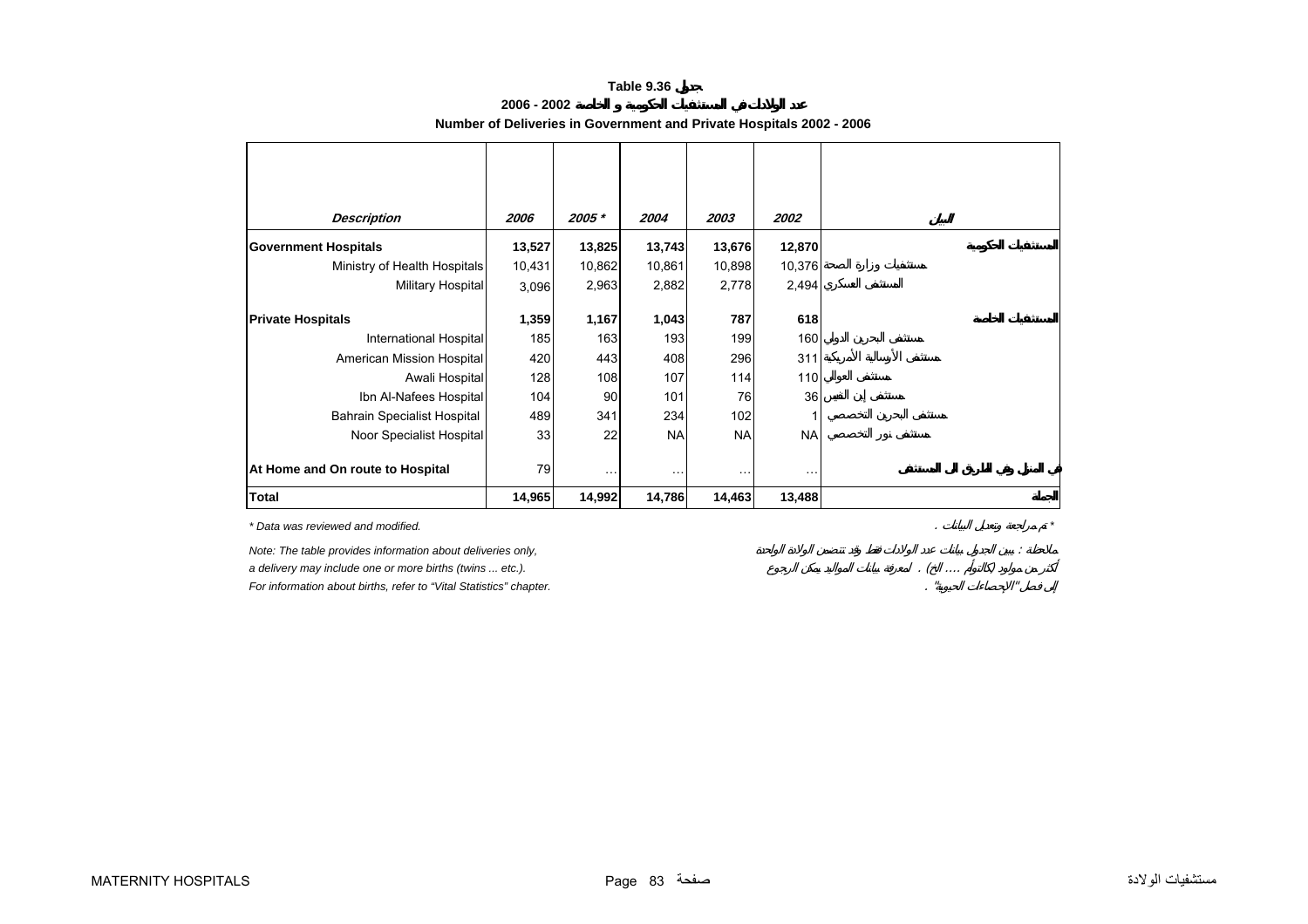#### **Table 9.37**

#### **2006 - 2002**

<span id="page-2-0"></span>

| <b>Description</b>                 | 2006  | 2005  | 2004      | 2003      | <i><b>2002</b></i> |
|------------------------------------|-------|-------|-----------|-----------|--------------------|
| <b>Government Hospitals</b>        | 2,115 | 1,857 | 1,373     | 1,500     | 3,991              |
| Ministry of Health Hospitals       | 1,600 | 1,417 | 1,125     | 1,141     | 3,645              |
| Military Hospital                  | 515   | 440   | 248       | 359       | 346                |
| <b>Private Hospitals</b>           | 182   | 221   | 132       | 130       | 114                |
| <b>International Hospital</b>      | 9     | 3     | 2         | 2         |                    |
| American Mission Hospital          | 84    | 83    | 33        | 47        | 83                 |
| Awali Hospital                     |       |       | 7         |           | 3                  |
| Ibn Al-Nafees Hospital             | 21    | 40    | 40        | 50        |                    |
| <b>Bahrain Specialist Hospital</b> | 67    | 84    | 50        | 24        | 27                 |
| Noor Specialist Hospital           |       | 11    | <b>NA</b> | <b>NA</b> | <b>NA</b>          |
| Total                              | 2,297 | 2,078 | 1,505     | 1,630     | 4,105              |

#### **Number of Abortion Cases in Government and Private Hospitals 2002 - 2006**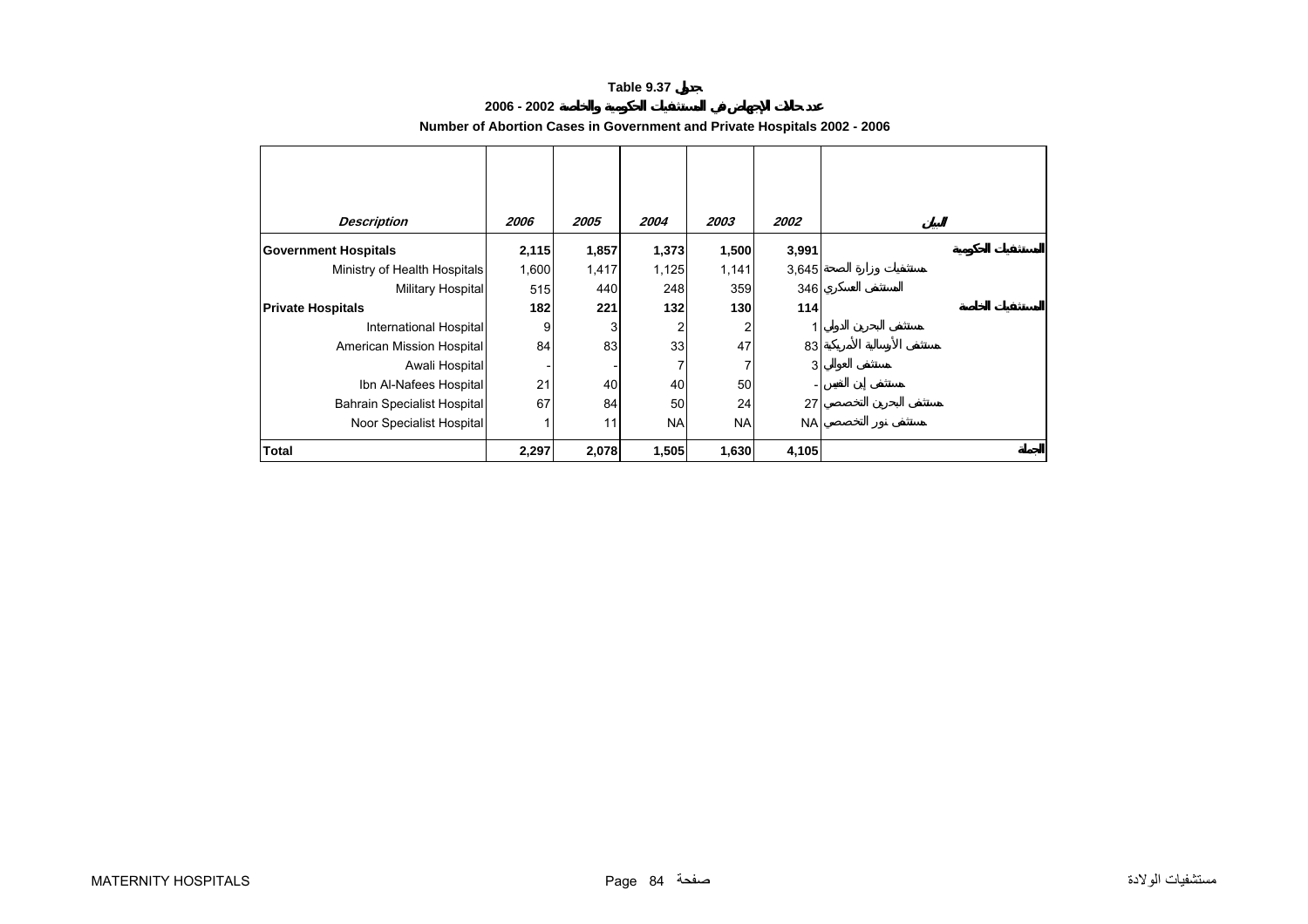## **جدول 9.38 Table**

| 2006                                                                                                                    |  |
|-------------------------------------------------------------------------------------------------------------------------|--|
| Infants Born with Severe Congenital Malformations and Admitted to Salmaniya Medical Complex by Nationality and Sex 2006 |  |

<span id="page-3-0"></span>

| <b>Total</b> |        |             | Non-Bahraini |        |             | <b>Bahraini</b> |        |             |          |                                                                              |            |
|--------------|--------|-------------|--------------|--------|-------------|-----------------|--------|-------------|----------|------------------------------------------------------------------------------|------------|
|              |        |             |              |        |             |                 |        |             |          |                                                                              |            |
|              |        |             |              |        |             |                 |        |             |          |                                                                              |            |
| <b>Total</b> | Female | <b>Male</b> | <b>Total</b> | Female | <b>Male</b> | <b>Total</b>    | Female | <b>Male</b> |          | <b>Congenital Malformation</b>                                               | ICD10 Code |
|              |        |             |              |        |             | 6               | 3      |             | 3 Alive  |                                                                              | Q00-Q07    |
|              |        |             |              |        |             |                 |        |             | -Dead    | Congenital malformations of the nervous system                               |            |
|              |        |             |              |        |             |                 |        |             | 3 Alive  |                                                                              | Q10-Q18    |
|              |        |             |              |        |             |                 |        |             | - Dead   | Congenital malformations of eye, ear, face and neck                          |            |
| 16           |        | 10          |              |        |             | 11              | 5      |             | 6 Alive  |                                                                              | Q20-Q28    |
|              |        |             |              |        |             |                 |        |             | 1 Dead   | Congenital malformations of the circulatory system                           |            |
| 13           |        |             |              |        |             | 10              | 4      |             | 6 Alive  |                                                                              | Q30-Q34    |
|              |        |             |              |        |             | 3               |        |             | 2 Dead   | Congenital malformations of the respiratory system                           |            |
|              |        |             |              |        |             |                 |        |             | 2 Alive  |                                                                              | Q35-Q37    |
|              |        |             |              |        |             |                 |        |             | - Dead   | Cleft lip and cleft palate                                                   |            |
| 22           | 12     | 10          |              |        |             | 13              | 8      |             | 5 Alive  |                                                                              | Q38-Q45    |
|              |        |             |              |        |             |                 |        |             | -Dead    | Other congenital malformations of the digestive system                       |            |
|              |        | 3           |              |        |             | 5               |        |             | 3 Alive  |                                                                              | Q50-Q56 &  |
|              |        |             |              |        |             | 3               |        |             | 3 Dead   | Congenital malformations of genital organs nervous and<br>the urinary system | Q60-Q64    |
|              |        |             |              |        |             | 6               | 6      |             | - Alive  |                                                                              | Q65-Q79    |
|              |        |             |              |        |             |                 |        |             | Dead     | Congenital malformations and deformations of the<br>musculoskeletal system   |            |
|              |        |             |              |        |             |                 |        |             | - Alive  |                                                                              | Q80-Q89    |
|              |        |             |              |        |             | 6               | 2      |             | 4 Dead   | Other congenital malformations                                               |            |
|              |        |             |              |        |             |                 |        |             | 4 Alive  |                                                                              | Q90-Q99    |
|              |        |             |              |        |             |                 |        |             | - Dead   | Chromosomal abnormalities, not elsewhere classified                          |            |
| 93           | 46     | 47          | 29           | 14     | 15          | 64              | 32     |             | 32 Alive |                                                                              |            |
| 16           |        | 11          |              |        |             | 15              | 5      |             | 10 Dead  | <b>Total</b>                                                                 |            |

*Note: data shows infants born and admitted to the hospital with severe congenital malformations.* . :